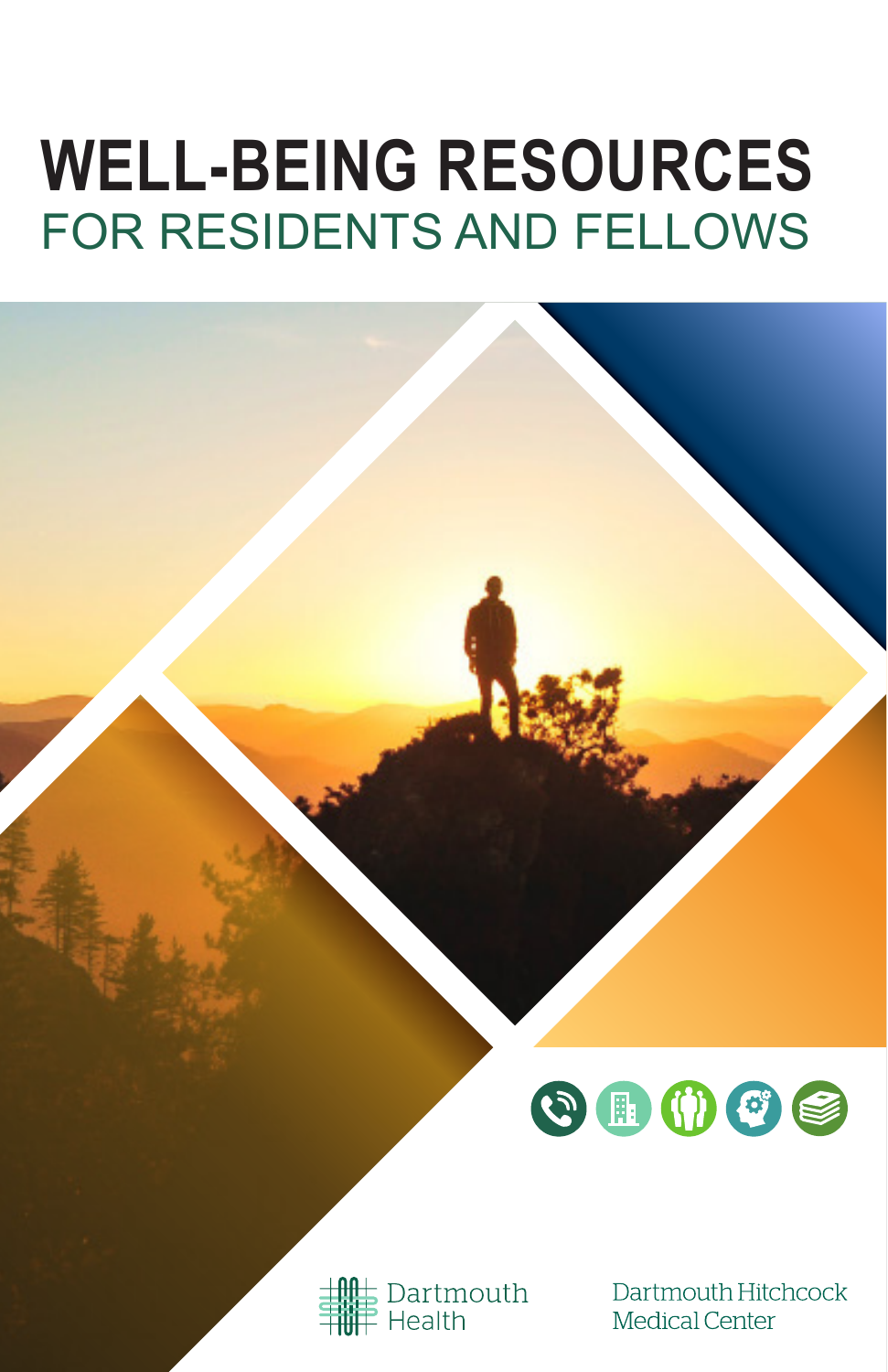## **Resources to Support Resident and Fellow Well-being**

Our residents' and fellows' physical, psychological and emotional well-being is of paramount importance to Dartmouth Health, Graduate Medical Education and our ACGME-accredited training programs. Residents and fellows are encouraged to lead healthy lives and make healthy choices that support them in their personal and professional growth. Dartmouth Health offers many excellent resources for employees (and often family members too) to support your well-being. Please contact us if you know of a resource that is not included!

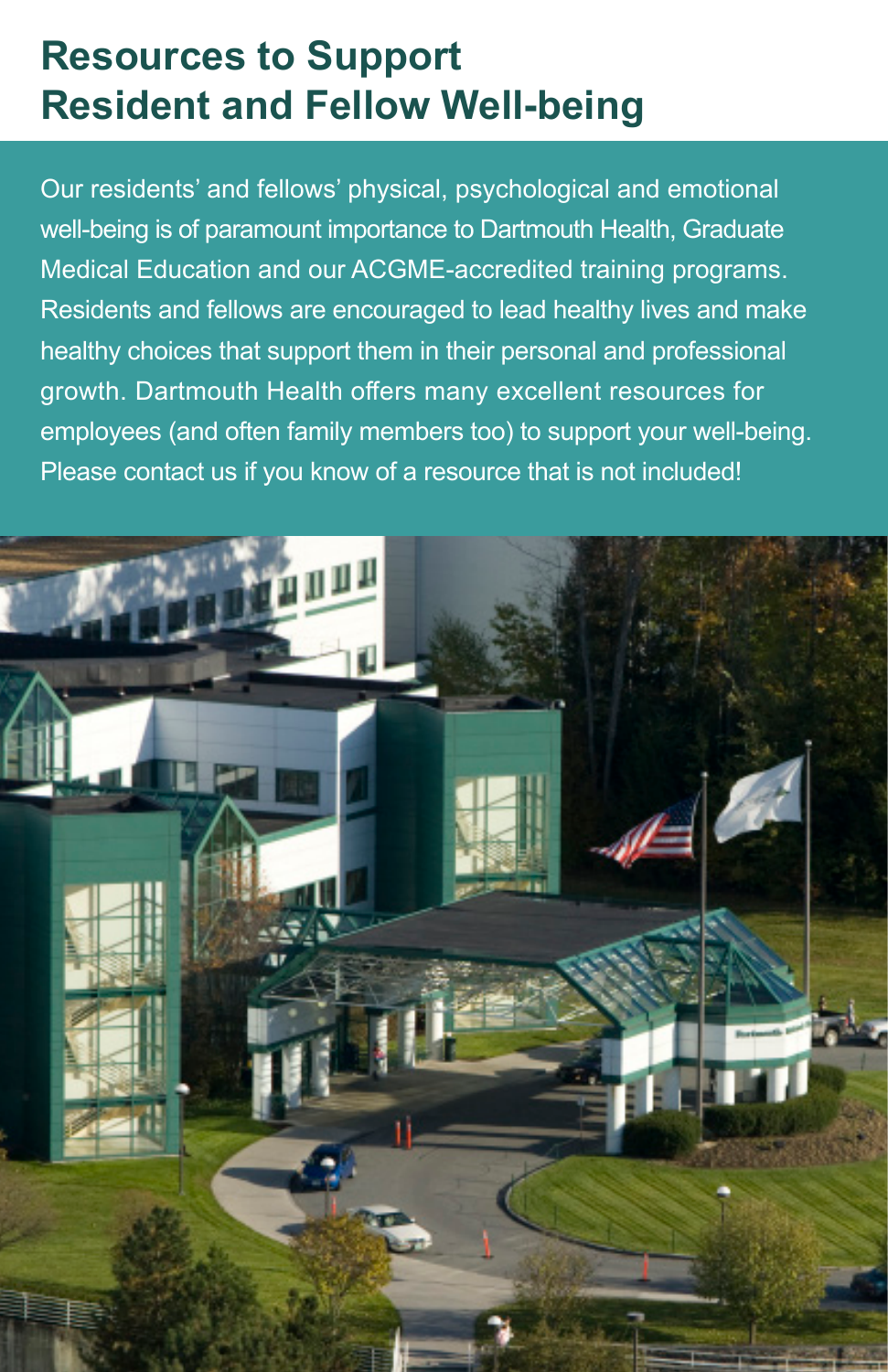

## Crisis Phone Numbers

| <b>National Suicide</b><br><b>Prevention Lifeline</b><br>(800) 273-TALK (8255)                         | The Lifeline provides 24/7, free and confidential support for<br>people in distress, prevention and crisis resources for you<br>or your loved ones, and best practices for professionals.                                                                                              |
|--------------------------------------------------------------------------------------------------------|----------------------------------------------------------------------------------------------------------------------------------------------------------------------------------------------------------------------------------------------------------------------------------------|
| <b>National Sexual Assault</b><br>(RAINN) Hotline<br>(800) 799-7233                                    | The National Sexual Assault Hotline is a safe, confidential<br>service. When you call the hotline, only the first six numbers<br>of the phone number are used to route the call, and your<br>complete phone number is never stored in the system.                                      |
| <b>National Domestic</b><br><b>Violence Hotline</b><br>(800) 799-7233                                  | Reach advocates 24/7/365 to get support. No names, no<br>fees, and no judgment. Just help.                                                                                                                                                                                             |
| Love is Respect<br>(866) 331-9474                                                                      | National dating abuse helpline.                                                                                                                                                                                                                                                        |
| <b>Substance Abuse and</b><br><b>Mental Health Services</b><br>Administration<br>(800) 662-HELP        | Confidential, free, 24/365 information service, in English<br>and Spanish, for individuals and family members facing<br>mental and/or substance use disorders. This service<br>provides referrals to local treatment facilities, support<br>groups, and community-based organizations. |
| <b>NH Statewide</b><br><b>Addiction Crisis Line</b><br>(844) 711-HELP (4357)                           | Confidential, 24/7, judgement free. Trained counselors<br>available to listen and help individuals struggling with addiction<br>or substance use take the next steps that are right for them.                                                                                          |
| <b>Poison Control</b><br>(800) 222-1222                                                                | Poison Control Centers provide poison expertise and<br>treatment advice by phone. Poison centers are staffed by<br>pharmacists, physicians, nurses and poison information<br>providers who are toxicology specialists.                                                                 |
| <b>West Central</b><br><b>Behavioral Health</b><br>(800) 564-2578                                      | New Hampshire community-based, mental health organization<br>serving the needs of individuals and families which offers a<br>wide range of specialized services for individuals struggling<br>with emotional, behavioral or addictive disorders.                                       |
| Health Care &<br><b>Rehabilitation Services</b><br>of Southeastern<br>Vermont (HCRS)<br>(800) 622-4235 | The HCRS Crisis Team is staffed with special trained<br>mental health professionals available whom can speak with<br>individuals in crisis 24 hours/day via phone or can meet<br>individuals in their offices, hospital ER or other settings.                                          |
| <b>Healthcare Workers</b><br>and 1 <sup>st</sup> Responder<br><b>Support Line</b><br>(800) 327-7451    | 24-hour toll-free crisis line that will be answered by<br>certified, licensed mental health clinicians.                                                                                                                                                                                |
| <b>Physician Support Line</b><br>(800) 409-0141                                                        | A free and confidential support line service made up of<br>800+ volunteer psychiatrists.                                                                                                                                                                                               |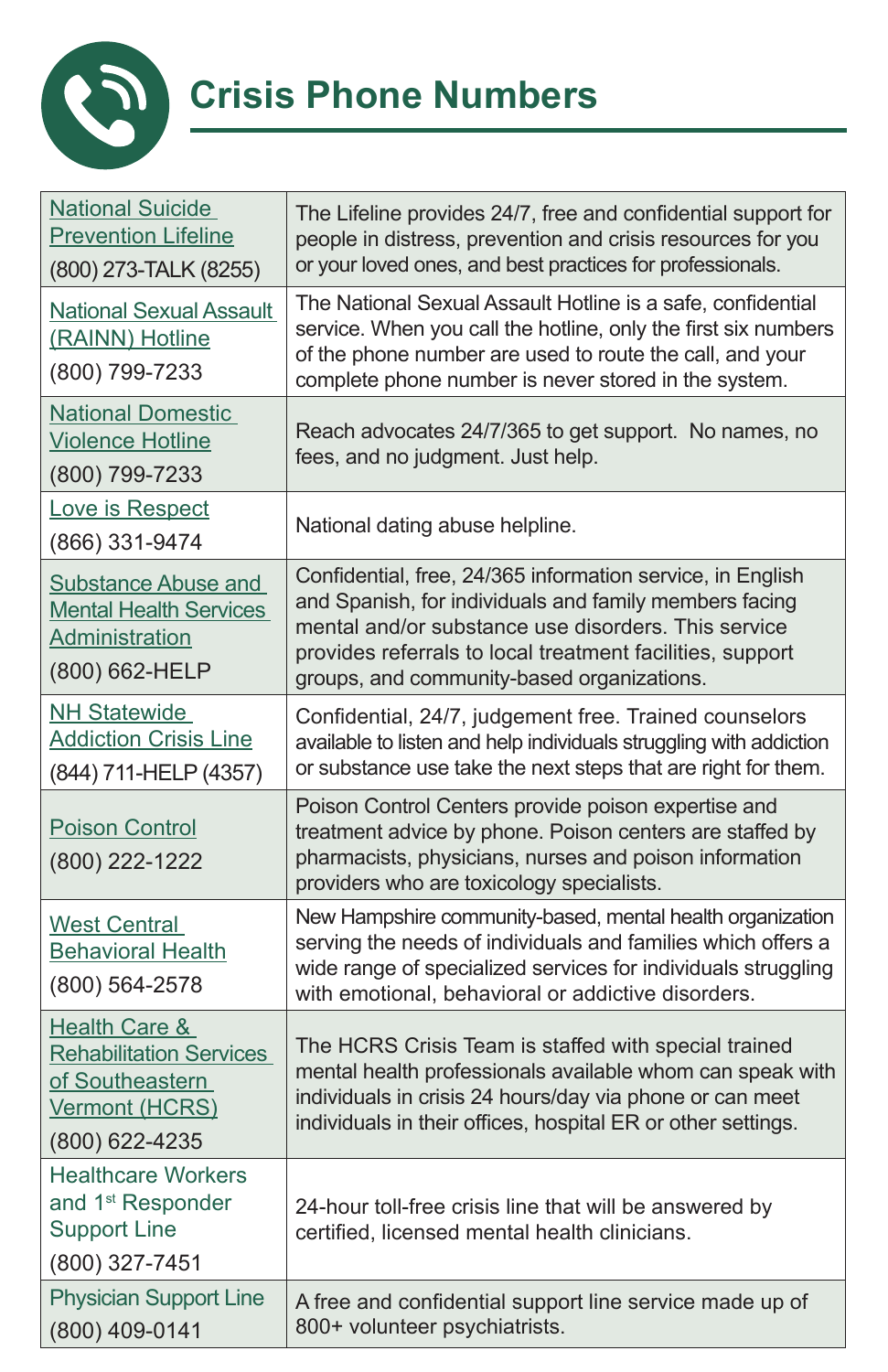

| <b>Graduate Medical</b><br>Education<br>(603) 650-5748                          | The GME Office is a safe place where residents/fellows<br>can seek help with various needs including academic<br>counseling, coaching and mentoring.                                                                                                                                                                                                                                                                                                                  |
|---------------------------------------------------------------------------------|-----------------------------------------------------------------------------------------------------------------------------------------------------------------------------------------------------------------------------------------------------------------------------------------------------------------------------------------------------------------------------------------------------------------------------------------------------------------------|
| Live Well/Work Well<br>(LWWW)<br>(603) 650-5950                                 | Resources/services that motivate, encourage, and<br>promote healthy lifestyles and foster resilience including:<br>Health Risk and Wellness Assessment, MindStrength<br>mindfulness training, health and lifestyle coaching, diet<br>and nutrition resources, fitness rooms, onsite fitness<br>classes and more!                                                                                                                                                      |
| <b>Employee Assistance</b><br>Program<br>(603) 650-5819<br>DH.EAP@hitchcock.org | Confidential and free counseling services which include<br>up to six in-person visits/year and 24/7 telephonic<br>counseling.                                                                                                                                                                                                                                                                                                                                         |
| <b>Lactation Rooms</b>                                                          | Mamava Pods are free standing lactation suite for nursing<br>mothers. There are Mamava pods in the following<br>locations: Level 3, East Entrance, Level 3, Main Mall and<br>Level 5, Next to Rotunda Elevators. There is also a<br>lactation room available on Level 5 near Cardiac Rehab.<br>Resident and Fellow nursing mothers also have access<br>a GME owned space on Level 5 that include refrigeration<br>storage. For access, please contact the GME Office. |
| Fatigue<br>Transportation                                                       | Uber vouchers are available to Residents & Fellows for<br>safe transportation from DHMC or the WRJ VA Medical<br>Center to your home. A return trip to DHMC or the WRJ<br>VA Medical Center is also covered to retrieve your vehicle.<br>Each voucher is good for two rides.<br>No car available within Uber? You may also contact<br>Bonni's Rideshare at 802-359-7339. Bonni and her team<br>are available 24/7. Your ride home and return trip will be             |
| <b>DHMC Chapel</b>                                                              | billed to GME, just show your work ID.<br>The chapel is a place of public worship and private<br>meditation and is open 24 hours a day to patients, visitors,                                                                                                                                                                                                                                                                                                         |
|                                                                                 | and staff. Located on Level 3 in the inpatient towers.                                                                                                                                                                                                                                                                                                                                                                                                                |
| Chaplaincy<br>Department<br>(603) 650-7939                                      | The chaplaincy provides personal support, crisis<br>intervention, spiritual care and guidance, short term<br>counseling and liaison with local religious communities.<br>Monday - Friday, 8:00 am - 4:30 pm<br>On call chaplain available any time at pager 9207                                                                                                                                                                                                      |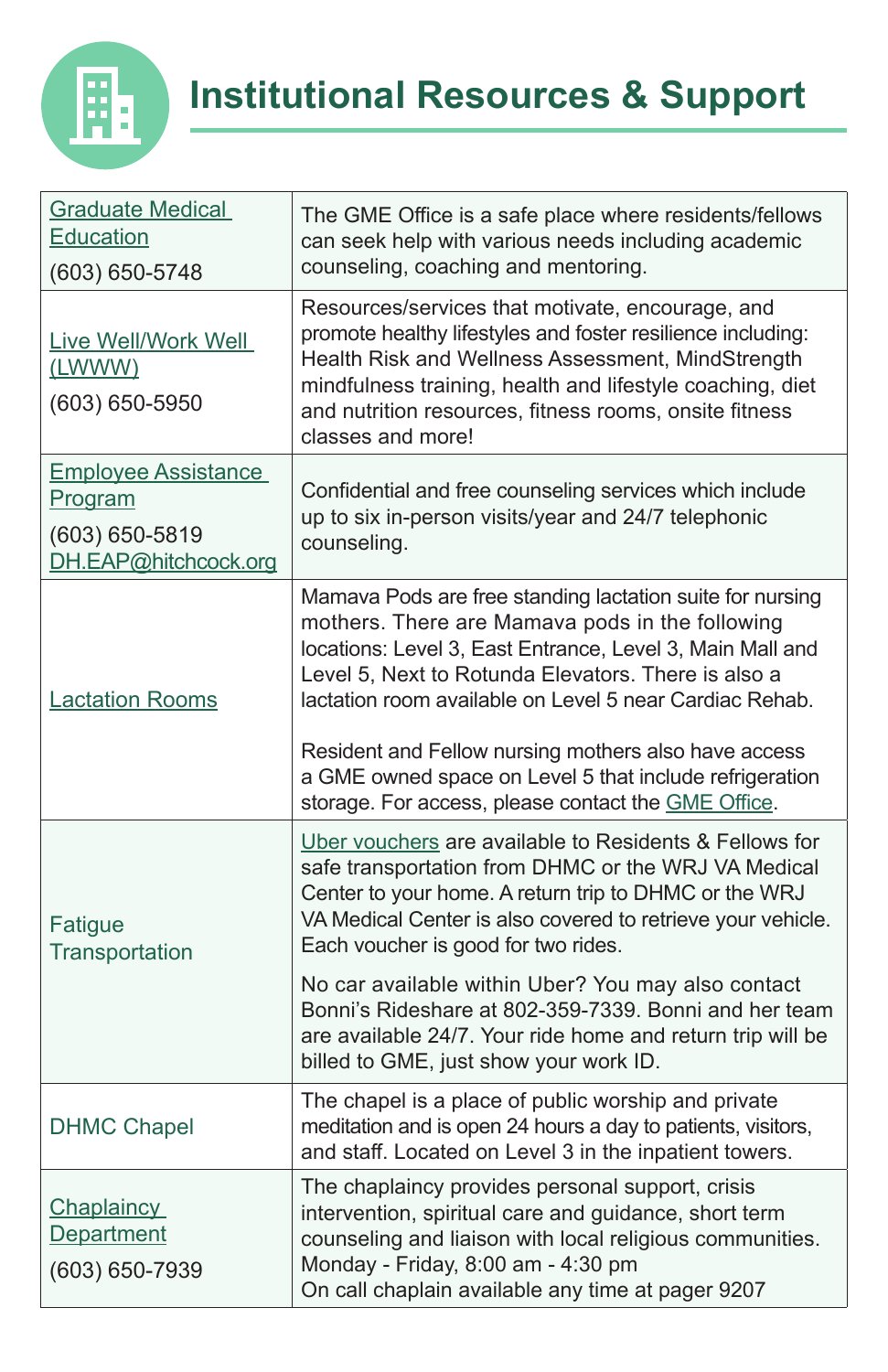

| <b>Addiction Treatment</b><br><u>Program</u><br>$(603) 653 - 1860$                                           | The addiction treatment program                                                                                                                                                                                                                                                                                  |
|--------------------------------------------------------------------------------------------------------------|------------------------------------------------------------------------------------------------------------------------------------------------------------------------------------------------------------------------------------------------------------------------------------------------------------------|
| <b>Behavioral Health</b><br><b>Clinic for GME</b><br><b>Residents/Fellows</b><br>(BHC)<br>$(603) 650 - 7075$ | The BHC is a confidential, HIPAA protected service<br>dedicated specifically to the needs of GME residents/<br>fellows. Using a cognitive behavioral therapy model Dr.<br>Andrew Smith works with you to address problems related<br>to stress and mental health.<br>Email: PsychiatryTeamBSupport@hitchcock.org |
| <b>Employee Care</b><br><b>Express</b><br>$(603) 653 - 3850$                                                 | Walk-in care access for employees who have established<br>their primary care at Dartmouth-Hitchcock Medical<br>Center and need a same day appointment for a<br>sudden illness can be seen in a number of clinic areas<br>with quicker access to providers.                                                       |
| Occupational &<br>Environmental<br>Medicine<br>$(603) 653 - 3850$                                            | Occupational and Environmental Medicine provides a<br>wide range of services including immunizations, care for<br>employees exposed to an infectious disease, workplace<br>injuries and employee health screenings.                                                                                              |
| Organizational &<br><b>Employee Development</b><br>Visit Halogen to enroll                                   | Educational and professional skills development courses<br>offered throughout the Dartmouth Health system to<br>become more effectively personally, with your team, and<br>with your patients.                                                                                                                   |
| KGA 24/7 External<br><b>EAP Partner</b><br>(800) 648-9557<br>My.KGALifeServices.com                          | Employer Code: Dartmouth                                                                                                                                                                                                                                                                                         |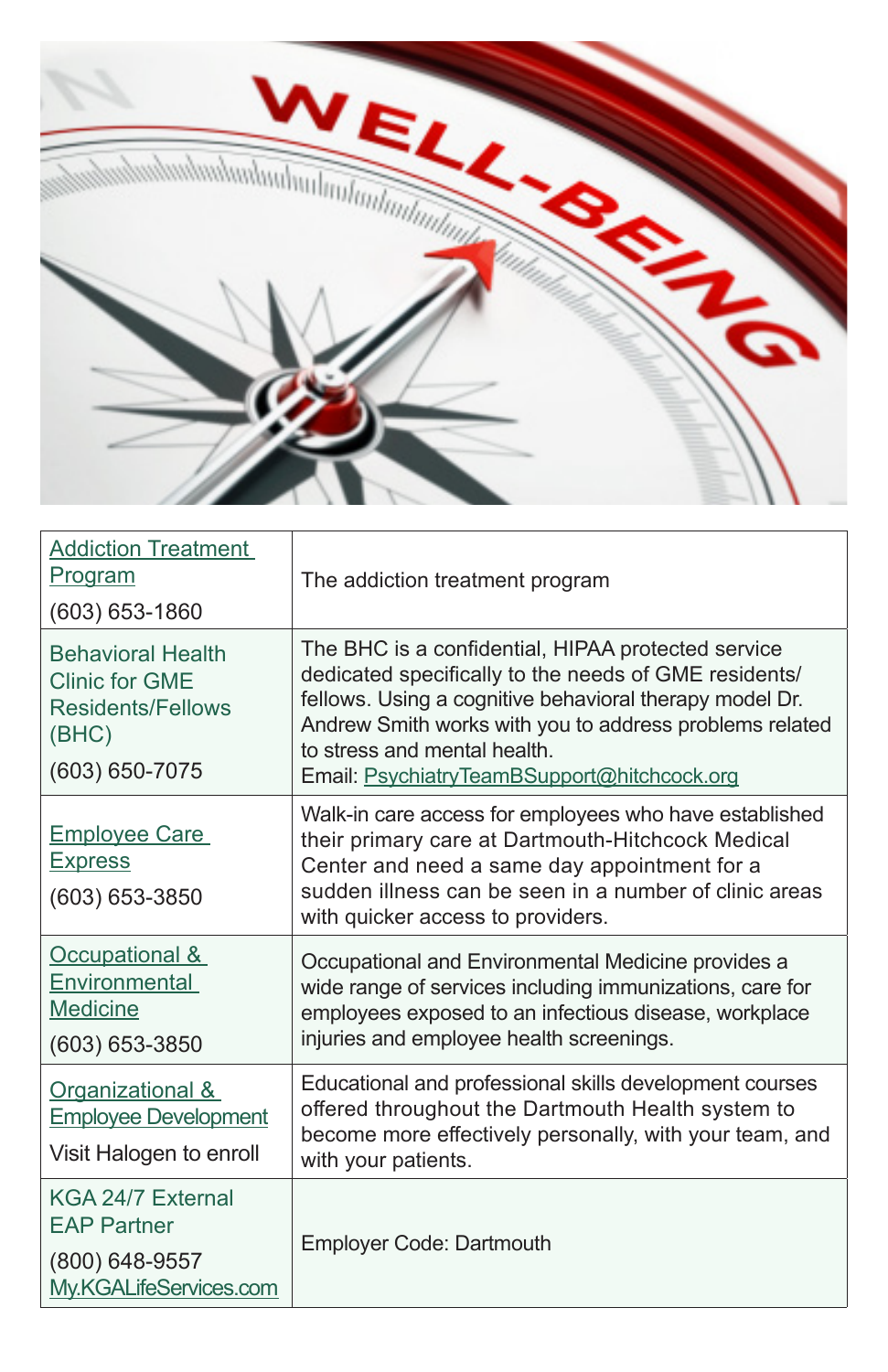

| <b>ALL Together</b>                                                                                             | ALL Together is a VT/NH community resource for<br>prevention, treatment, recovery and advocacy of<br>substance misuse and suicide.                                                                                                                                                                                                                                                                               |
|-----------------------------------------------------------------------------------------------------------------|------------------------------------------------------------------------------------------------------------------------------------------------------------------------------------------------------------------------------------------------------------------------------------------------------------------------------------------------------------------------------------------------------------------|
|                                                                                                                 | Employee-led affinity groups whose mission is to<br>contribute to the personal, professional and social<br>development of members.                                                                                                                                                                                                                                                                               |
| <b>Employee Resource</b><br><b>Networks</b>                                                                     | · Asian & Pacific Islander Caucus<br>• EmpowHER<br>• Black Caucus<br>• LGBTQIA+ Employee Network<br>• Latinx Hispanic Council                                                                                                                                                                                                                                                                                    |
| <b>Hanover Psychiatry</b><br>(603) 277-9110                                                                     | Psychiatric and psychological practice service the Upper<br>Valley.                                                                                                                                                                                                                                                                                                                                              |
| <b>Headrest</b><br><b>Crisis Hotline:</b><br>(603) 448-4400                                                     | Headrest is a non-profit community organization that<br>provides addiction and crisis support services.                                                                                                                                                                                                                                                                                                          |
| Marcia Herrin, EdD,<br>MPH, RD, LD<br>(603) 643-7677                                                            | Dr. Herrin is the founder of the Dartmouth College Eating<br>Disorders, Prevention, Education and Treatment Program.<br>She runs a private practice specializing in children and<br>adults with weight issues and eating disorders.                                                                                                                                                                              |
| <b>NH Health</b><br>Professionals<br><b>Health Program</b>                                                      | NHPHP serves physicians, physician assistants, dentists,<br>pharmacists, and veterinarians with health problems,<br>including medical conditions, psychiatric illnesses,<br>substance abuse, and/or personal problems such as<br>family difficulties, stress or career issues.<br>Sally Garhart, MD, Medical Director, (603) 491-5036<br>Deanne Chapman, MS, PA-C, Assistant Medical<br>Director, (603) 361-5446 |
| Substance Use<br><b>Treatment in the Upper</b><br><b>Connecticut River</b><br><b>Valley Consumer's</b><br>Guide | This guide will help you to find treatment services for<br>people whose alcohol and other drug use is negatively<br>affecting their lives.                                                                                                                                                                                                                                                                       |
| <b>WISE</b><br>(866) 348-WISE                                                                                   | WISE provides advocacy, crisis services, and community<br>education to those affected by domestic and sexual<br>violence and stalking throughout the Upper Valley region<br>of New Hampshire and Vermont.                                                                                                                                                                                                        |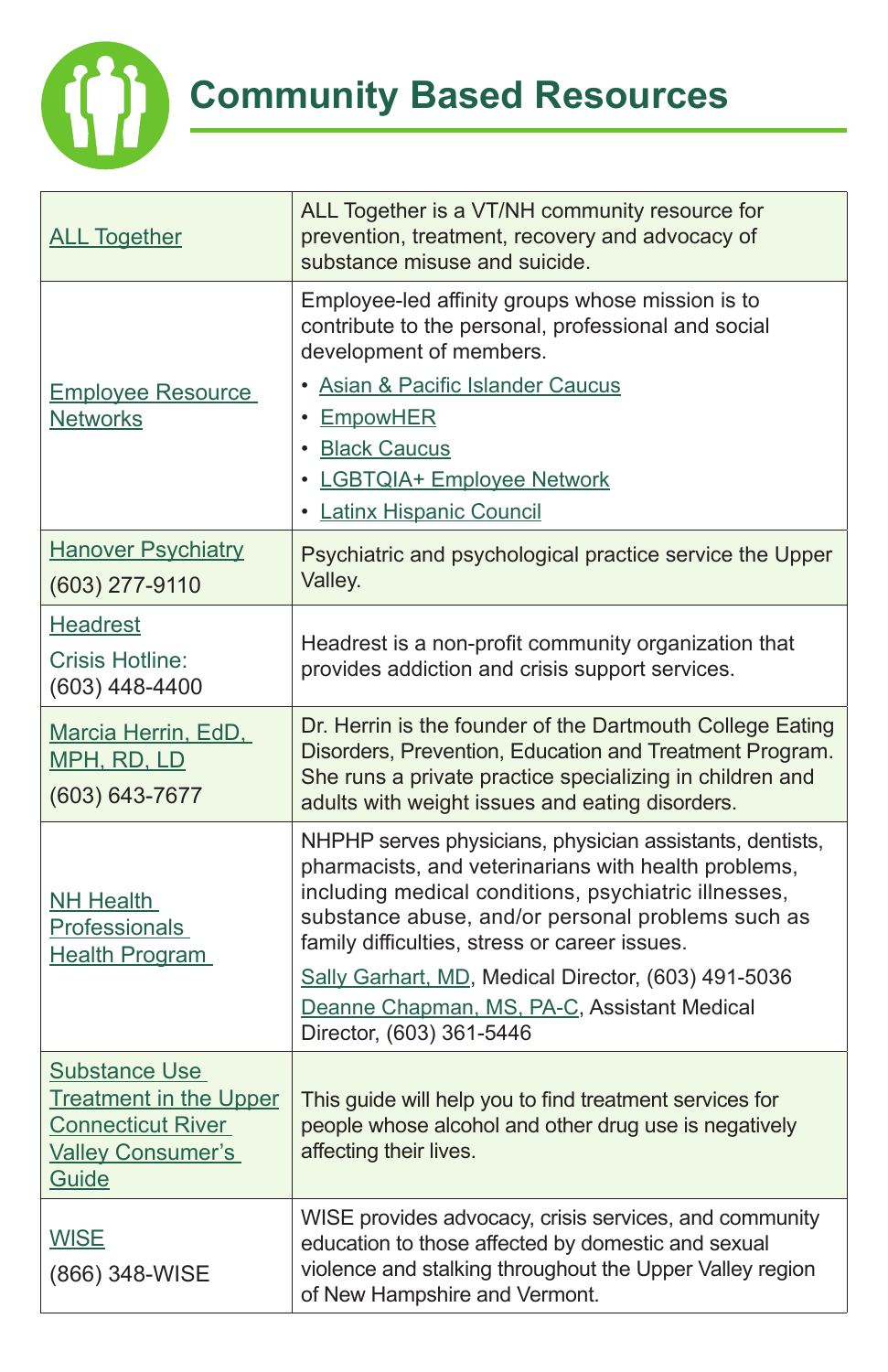

## **Self-Assessment Tools**

| Dr. PST<br>$(603) 650 - 5819$                   | Web-based depression therapy                                                                                                                                                                                                                |
|-------------------------------------------------|---------------------------------------------------------------------------------------------------------------------------------------------------------------------------------------------------------------------------------------------|
| <b>Well-Being Index</b>                         | Anonymous, online tool to assess wellbeing.                                                                                                                                                                                                 |
| Copenhagen Burnout<br>Inventory                 | A public domain questionnaire measuring the degree of<br>physical and psychological fatigue experienced in three<br>sub-dimensions of burnout: personal, work-related, and<br>client-related burnout.                                       |
| <b>Professional Quality</b><br>of Life (ProQOL) | The ProQOL is the most commonly used measure of<br>the negative and positive affects of helping others who<br>experience suffering and trauma. The ProQOL has<br>sub-scales for compassion satisfaction, burnout and<br>compassion fatigue. |
| Self-Compassion<br>Assessment                   | An online quiz to determine how self-compassionate you<br>are as well as self-compassion practices to try.                                                                                                                                  |

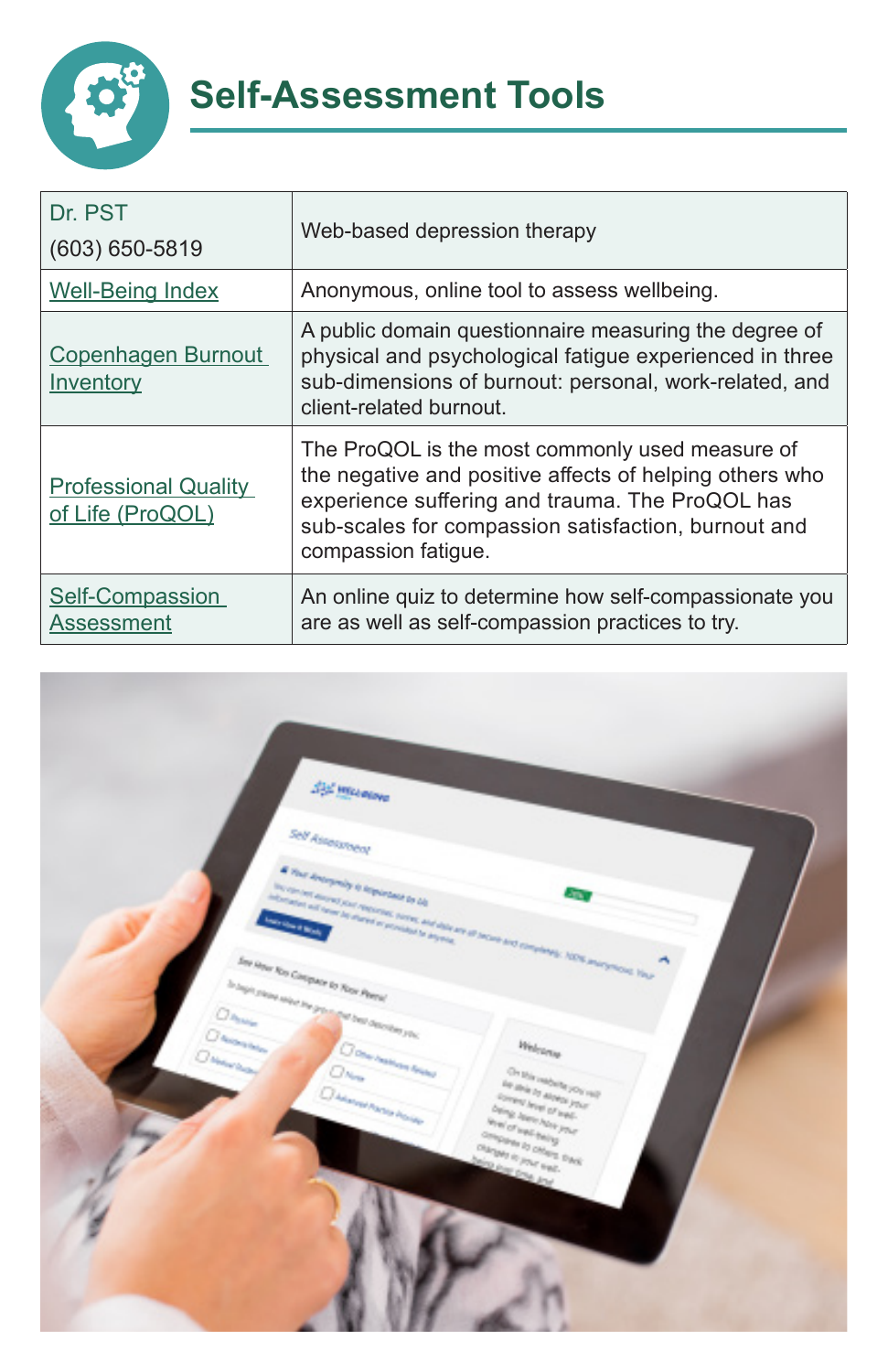

| <b>Publications</b>                                                                                                       |                                                        |
|---------------------------------------------------------------------------------------------------------------------------|--------------------------------------------------------|
| A Whole New Mind                                                                                                          | Book by Daniel Pink                                    |
| Being a Woman<br>Surgeon                                                                                                  | Edited by Preeti John, MB                              |
| <b>Black Man in a White</b><br>Coat: A Doctor's<br><b>Reflections on Race</b><br>and Medicine                             | Damon Tweedy, MD                                       |
| Buddha's Brain - The<br>practical neuroscience<br>of happiness, love &<br>wisdom                                          | Book by Rich Hanson, Ph.D., Richard Mendius, MD        |
| <b>Earth Songs</b>                                                                                                        | DVD - Brian Luke Seaward                               |
| <b>Emotional Intelligence</b><br>2.0                                                                                      | Book by Travis Bradberry & Jean Greaves                |
| Forgive and<br>Remember -<br><b>Managing Medical</b><br>Failure                                                           | Book by Charles L. Bosk                                |
| <b>HeartMath</b>                                                                                                          | PowerPoint, cards & tools, available in the GME Office |
| Man's Search for<br><b>Meaning</b>                                                                                        | Book by Victor Frankl                                  |
| The Mindful Path to<br><b>Self-Compassion</b>                                                                             | Book by Christopher K. Germer, MD                      |
| <b>Present Moment</b><br><b>Wonderful Moment</b>                                                                          | Card deck - Thich Nhat Hanh                            |
| <b>Staying Human During</b><br><b>Residency Training</b><br>(How to Survive and<br><b>Thrive After Medical</b><br>School) | Book by Allan D. Peterkin, MD                          |
| This Side of Doctoring:<br><b>Reflections from</b><br><b>Women in Medicine</b>                                            | Book by Eliza Lo Chin, MD                              |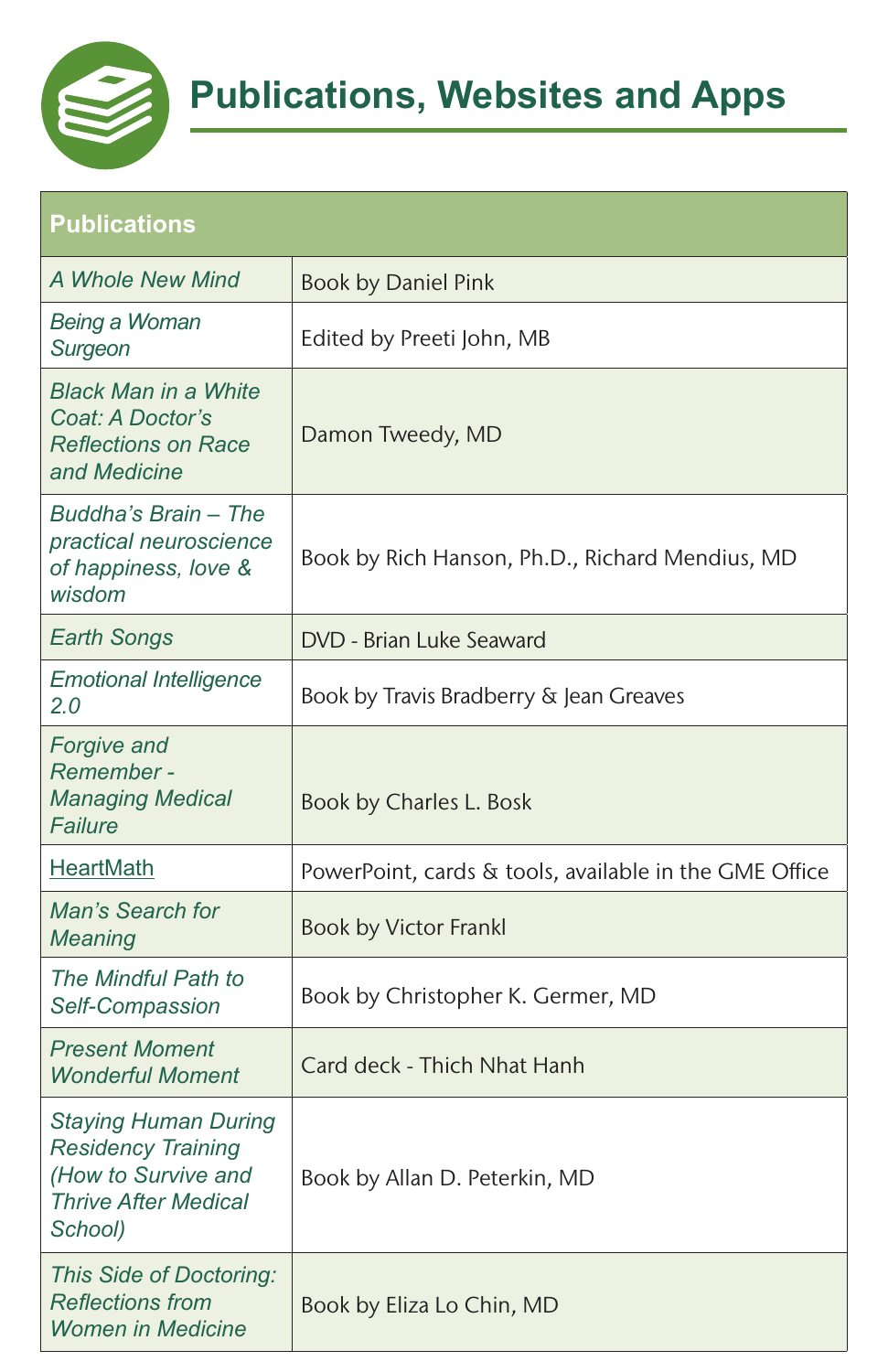

| <b>When Breath Becomes</b><br>Air          | Book by Paul Kalanithi                                                                                                                                                                                                                                                                                                                                                                  |
|--------------------------------------------|-----------------------------------------------------------------------------------------------------------------------------------------------------------------------------------------------------------------------------------------------------------------------------------------------------------------------------------------------------------------------------------------|
| <b>Your Brain at Work</b>                  | Book by David Rock                                                                                                                                                                                                                                                                                                                                                                      |
| <b>Websites and Apps</b>                   |                                                                                                                                                                                                                                                                                                                                                                                         |
| <u>AMA Steps Forward</u><br><b>Modules</b> | Online interactive modules with downloadable tools that<br>also offer CME credit for completion online<br>• Preventing Resident and Fellow Burnout<br>• Preventing Physician Burnout<br>• Improving Physician Resiliency<br>• Preventing Physician Distress and Suicide                                                                                                                 |
| AAMC MEdEd<br><b>PORTAL</b>                | Search for "wellness" or "burnout" and published curricula<br>which includes downloadable materials that can be<br>implemented or adapted for your use<br>• Negotiating Work-Life Integration<br>Early Detection and Intervention for the Stressed<br>Resident<br>• Building Resilience for Wellness:<br>A Faculty Development Resource<br>• A Curriculum to Foster Resident Resilience |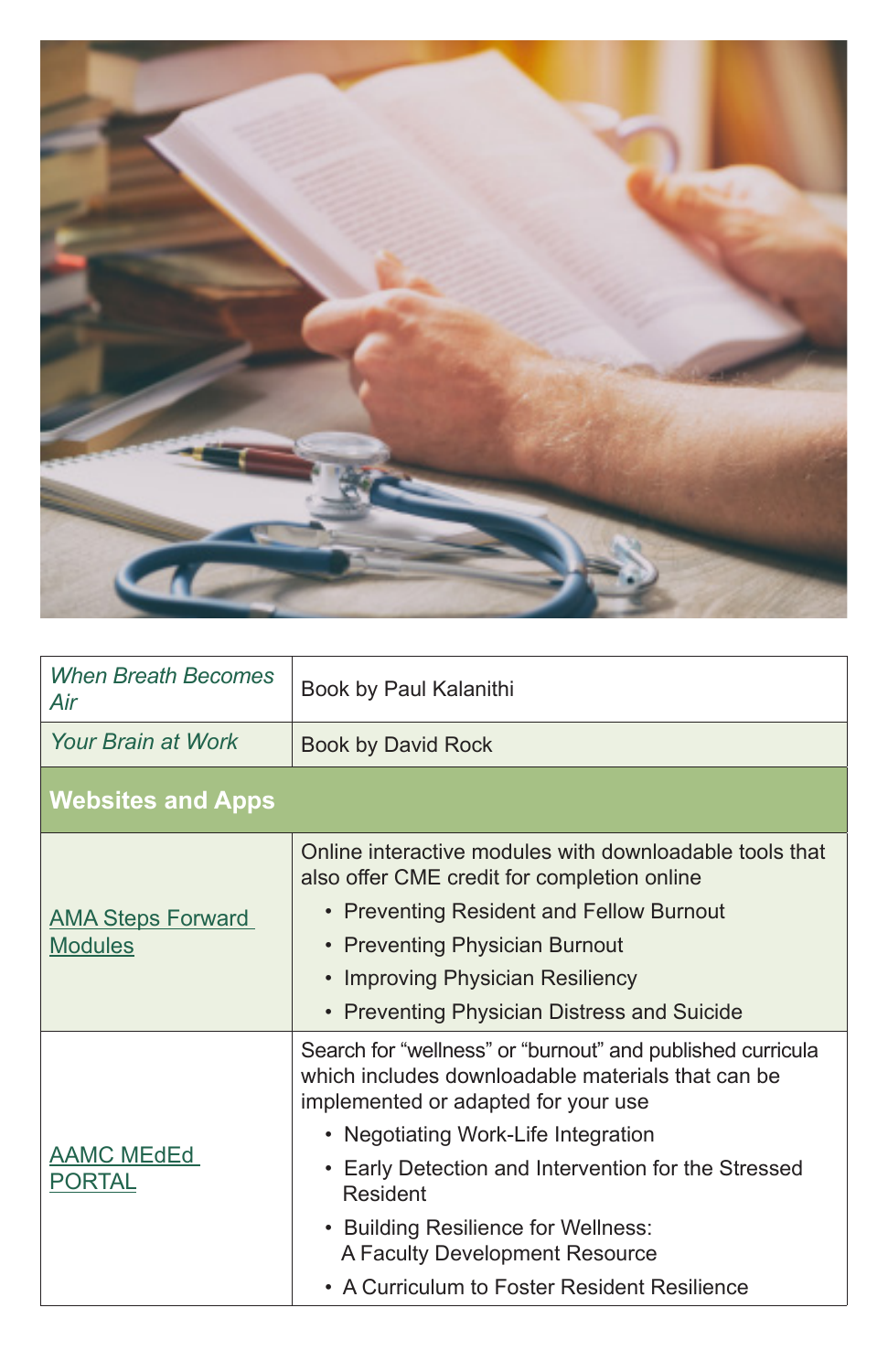| <b>AAMC Wellbeing in</b><br><b>Academic Medicine</b>                          | Website that includes articles on physician well-being,<br>ways to get help, and links to programs and courses<br>involved in well-being.                          |
|-------------------------------------------------------------------------------|--------------------------------------------------------------------------------------------------------------------------------------------------------------------|
| <b>APA Well-Being</b><br><u>Resources</u>                                     | Website which includes links to TED talks related to<br>burnout, a resilience app, and an online self-assessment,<br>as well as links to other resources           |
| <b>Clinical Well-Being</b><br><b>Knowledge Hub</b>                            | Searchable database for research, toolkits, educational<br>materials, and other resources relevant to clinician<br>well-being and resilience                       |
| Mindful.org                                                                   | Mindfulness website dedicated to inspiring, guiding, and<br>connecting those who want to explore mindfulness                                                       |
| <b>Mindfulnet</b>                                                             | Everything you need to know about mindfulness on one<br>website                                                                                                    |
| <u>HeartMath</u>                                                              | Science-based technology and programs for taking<br>charge of your life, proven to help reduce stress and<br>anxiety by increasing inner balance and self-security |
| <b>Naturespace</b>                                                            | Sleep/rest app with sonic therapy for anxiety and stress<br>relief                                                                                                 |
| <b>Headspace</b>                                                              | Meditation app                                                                                                                                                     |
| The Mindfulness<br>$_{\text{App}}$                                            | Mindfulness app                                                                                                                                                    |
| Optum Behavioral<br><b>Health Attaining</b><br>Personal<br><b>Empowerment</b> | Toolkits for addiction recovery, family recovery/resilience,<br>general recovery/resiliency/empowerment and journaling                                             |
|                                                                               |                                                                                                                                                                    |
| Joy in Work                                                                   | Dr. Stephen Swensen discussing joy in work during the<br>Exponential Medicine conference in 2016                                                                   |
| <b>Work-Life Balance</b><br><u>Quiz</u>                                       | An online quiz to help you find your own personal<br>balance between work and life                                                                                 |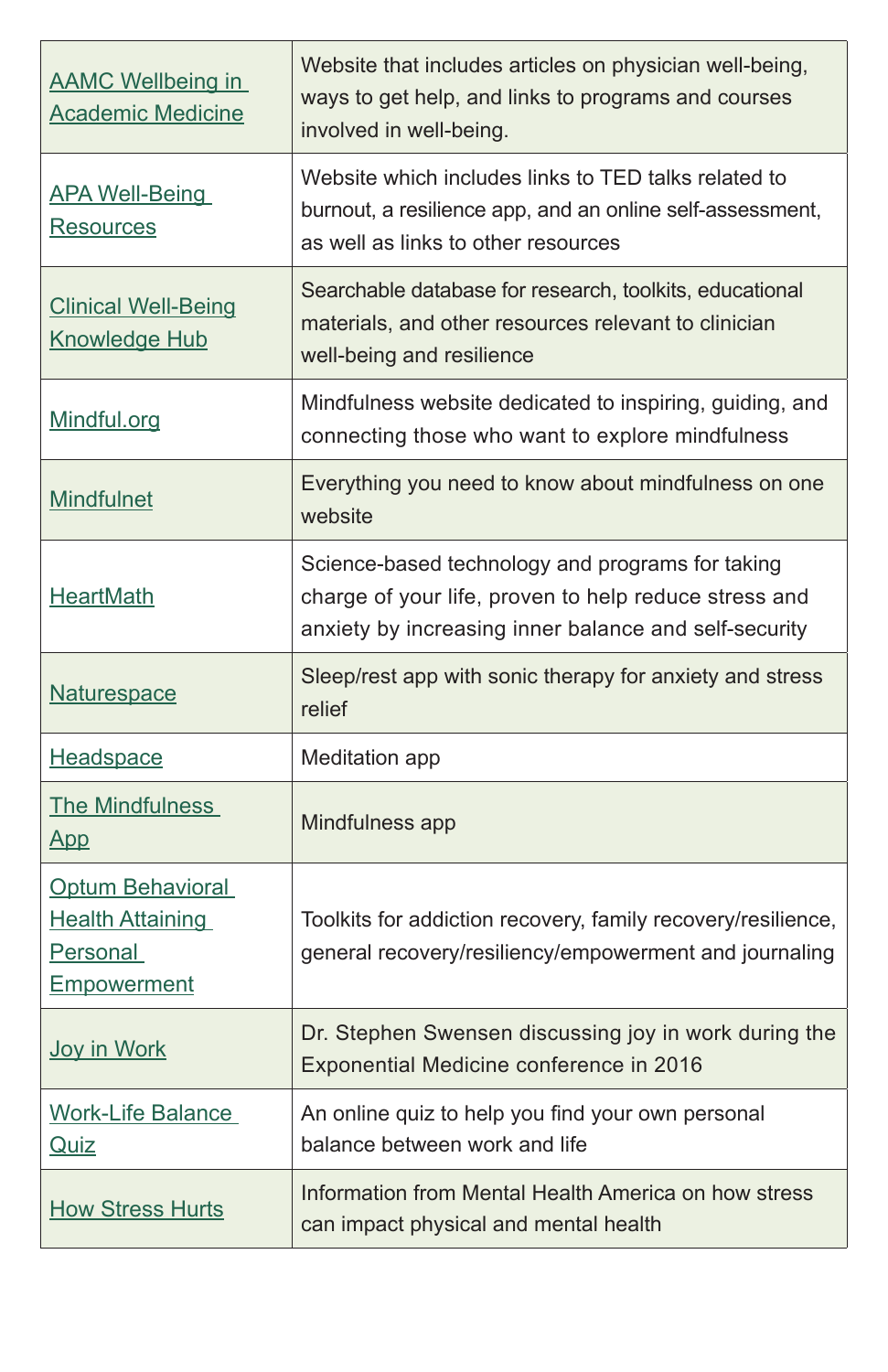